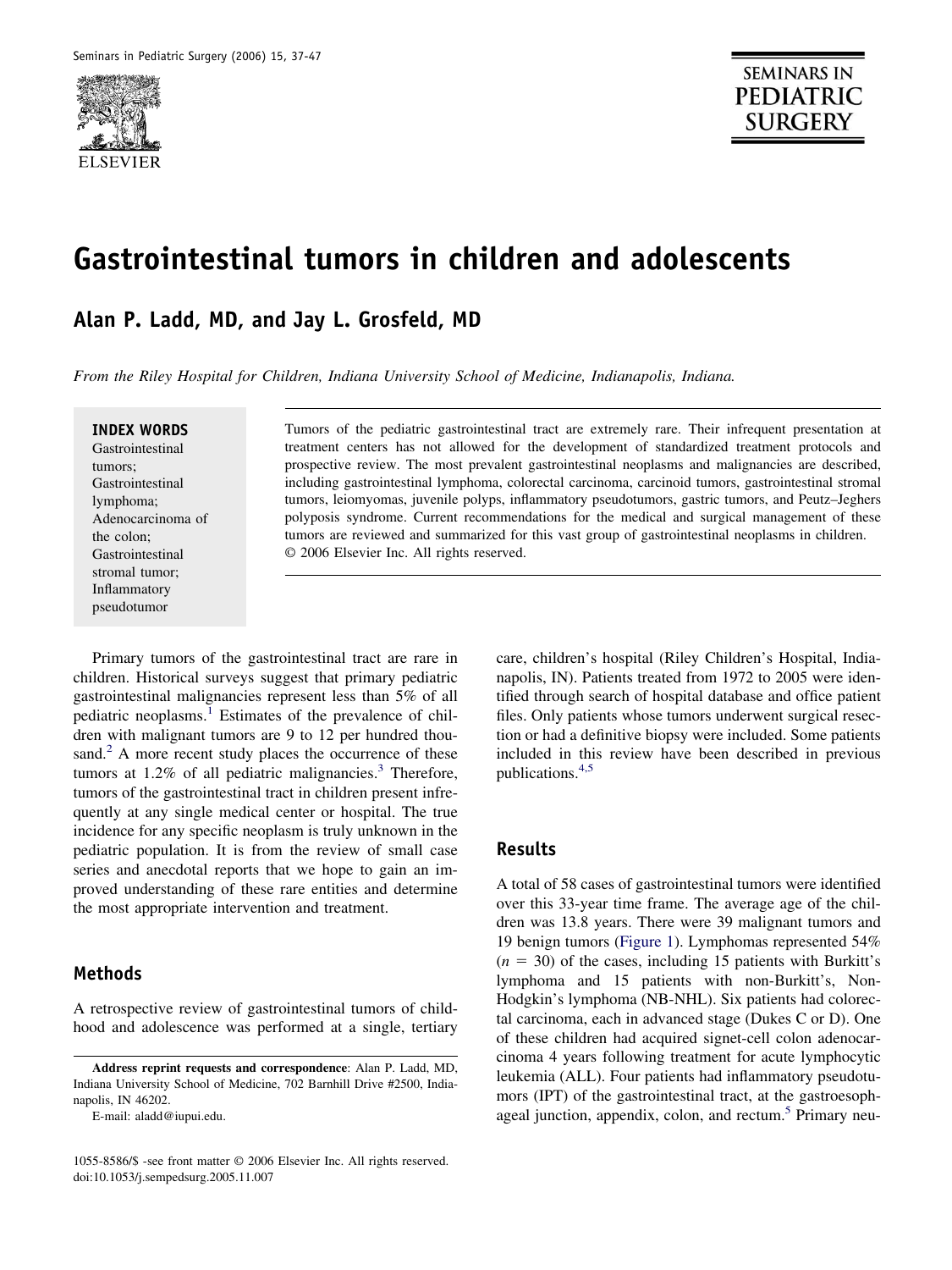<span id="page-1-0"></span>NB-NHL, 15 Burkitts, 15 Carcinoma, 6 IPT, 4 PJP, 3 Neurofibroma, 4 Ganglioneuroma, 2 Hemangioma, 2 Carcinoid, Juvenile polyp, 2 Other, 3

Figure 1 Gastrointestinal tumors of childhood, 1972 to 2005. NB-NHL, non-Burkitts's non-Hodgkin's lymphoma; IPT, inflammatory pseudotumor; PJP, Peutz–Jegher polyp.

rogenic tumors of the gastrointestinal tract were present in 6 patients. Four children had neurofibromas within the bowel wall and mesentery, and 2 children were diagnosed with ganglioneuromas, including 1 with ganglioneuromatosis of the entire colon (Figures 2 and 3). Hamartomas of Peutz-Jegher syndrome were encountered in 3 patients. Carcinoid tumors were identified in 2 children, with 1 patient having diffuse small intestinal, colonic, and retroperitoneal disease. The remaining tumors identified included juvenile colonic polyps (2), leukemic infiltrate of the intestine (1), gastric leiomyosarcoma (1), and hemangiomata (2).

Seven of the patients presented with signs of an intestinal obstruction due to an irreducible intussusception that required operative intervention for either resection or reduction. Subsequent identification of tumor was made by pathologic evaluation of the lead-point, either intraoperatively or on histological analysis of the intussusceptum. Four of the seven cases of intussusception had Burkitt's lymphoma as the pathologic lead-point. The diagnosis of Peutz–Jehger



**Figure 2** Ganglioneuroma of the small intestine.



**Figure 3** Neurofibroma of the colonic wall.

syndrome was made in two patients through the identification of a hamartoma as the lead-point of an intussusception and the additional polypoid lesions within the gastrointestinal tract. The remaining lesion presenting as intussusception was that of a small intestinal leukemic infiltrate.

#### **Lymphoma**

Non-Hodgkin's lymphoma (NHL) remains the most common malignancy of the GI tract in children. This observation, first made in the 1950s, has persisted in various publications on the subject since that time. $3,6-8$  Although most commonly encountered in the terminal ileum and ileocecal area, this malignancy can occur in all portions of the gastrointestinal tract from the stomach to the rectum.<sup>3,9,10</sup> An increased incidence of this tumor has been reported in the Columbus Children's Hospital tumor data registry since 1982. Concurrent with this observation, the proportion of Burkitt's lymphoma has increased from 10% of reported gastrointestinal malignancies before 1982, to 50% currently. Burkitt's lymphoma remains the most common tumor of the small intestine and the second-most common pediatric tumor of the colon, after adenocarcinoma. This relative incidence of gastrointestinal tumors in children remains valid internationally. European data registries also show a similar incidence of NHL and anatomic distribution.<sup>11</sup> The maleto-female ratio in children is approximately 7:1.

Clinical presentation of gastrointestinal lymphoma varies from the presence of an occult abdominal mass to more urgent clinical signs of intestinal obstruction with bilious emesis or abdominal pain from possible perforation<sup>3,4</sup> [\(Fig](#page-2-0)[ures 4A](#page-2-0) and B, and [5\)](#page-2-0). As noted, the tumor may act as a lead-point for ileocolic intussusception and a small bowel obstruction<sup>6,12</sup> [\(Figure 6\)](#page-2-0). Surgical intervention is focused on either complete resection or palliative intervention for the relief of bowel obstruction, in addition to a definitive tumor biopsy. Frozen section analysis of unexpected tumors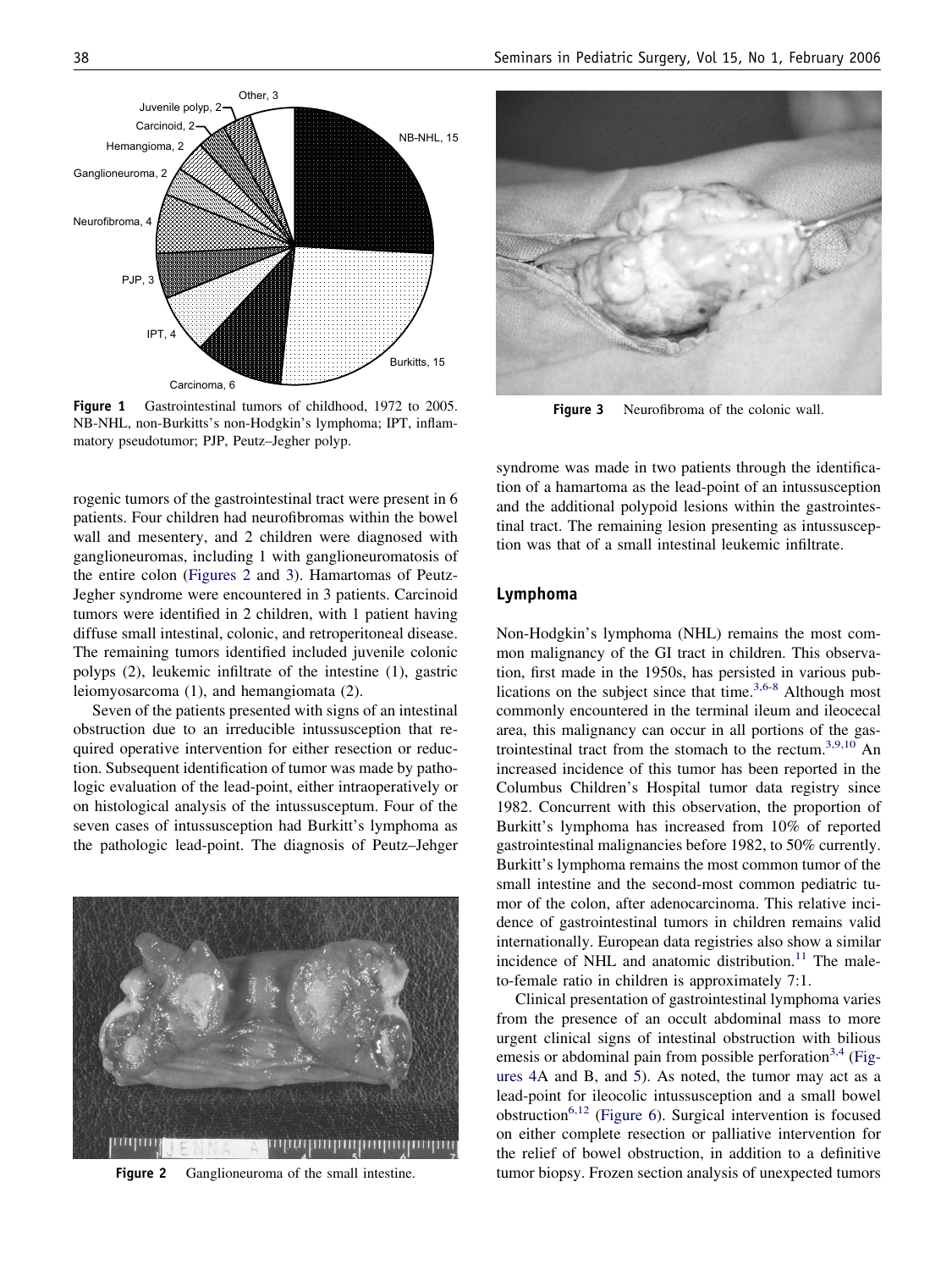<span id="page-2-0"></span>

**Figure 4** (A) Mesenteric involvement of Burkitt's lymphoma. (B) Ileocecal involvement of Burkitt's lymphoma.

should be obtained intraoperatively to make a correct diagnosis and determine appropriate therapy. The mainstay of treatment for isolated gastrointestinal lymphoma is complete surgical resection when possible, including excision of regional lymph nodes. Nearly 50% of children with gastrointestinal NHL will have tumor infiltrates confined to the gastrointestinal tract with possible regional lymph node involvement. Children that are amenable to localized resection have an 80% survival at 2 years. Those children with more extensive spread of disease have a 33% 2-year sur $vival.<sup>11</sup>$  Historically, children with metastatic gastrointestinal NHL have been treated with a combination of surgery, adjuvant chemotherapy, and radiotherapy. Review of these reports offers neither a standard of care for these tumors nor a predictable outcome. Current chemotherapeutic agents employed in treatment often include cyclophosphamide, vincristine, doxorubicin, and high-dose methotrexate. Retrospective series have touted an improved survival of NHL of the stomach and cecum; however, more recent studies have not validated this observation.<sup>11,13,14</sup>



Figure 5 Intestinal perforation from Burkitt's lymphoma.

Isolated gastric lymphoma in children has been recently described in conjunction with infection from *Helicobacter pylori*. Although a causal effect has been identified in adults as to the development of a mucosa-associated lymphoid tissue (MALT) lymphoma from infection with *H. pylori*, no formal causation has been proven in children. Malignant degeneration is often isolated to the stomach wall, but cases of regional and distant metastasis have been reported.<sup>15-17</sup> Treatment of the inciting *H. pylori* infection is often curative for localized, low-grade MALT lymphomas in adults



**Figure 6** Intestinal lymphoma acting as a lead point for intussusception.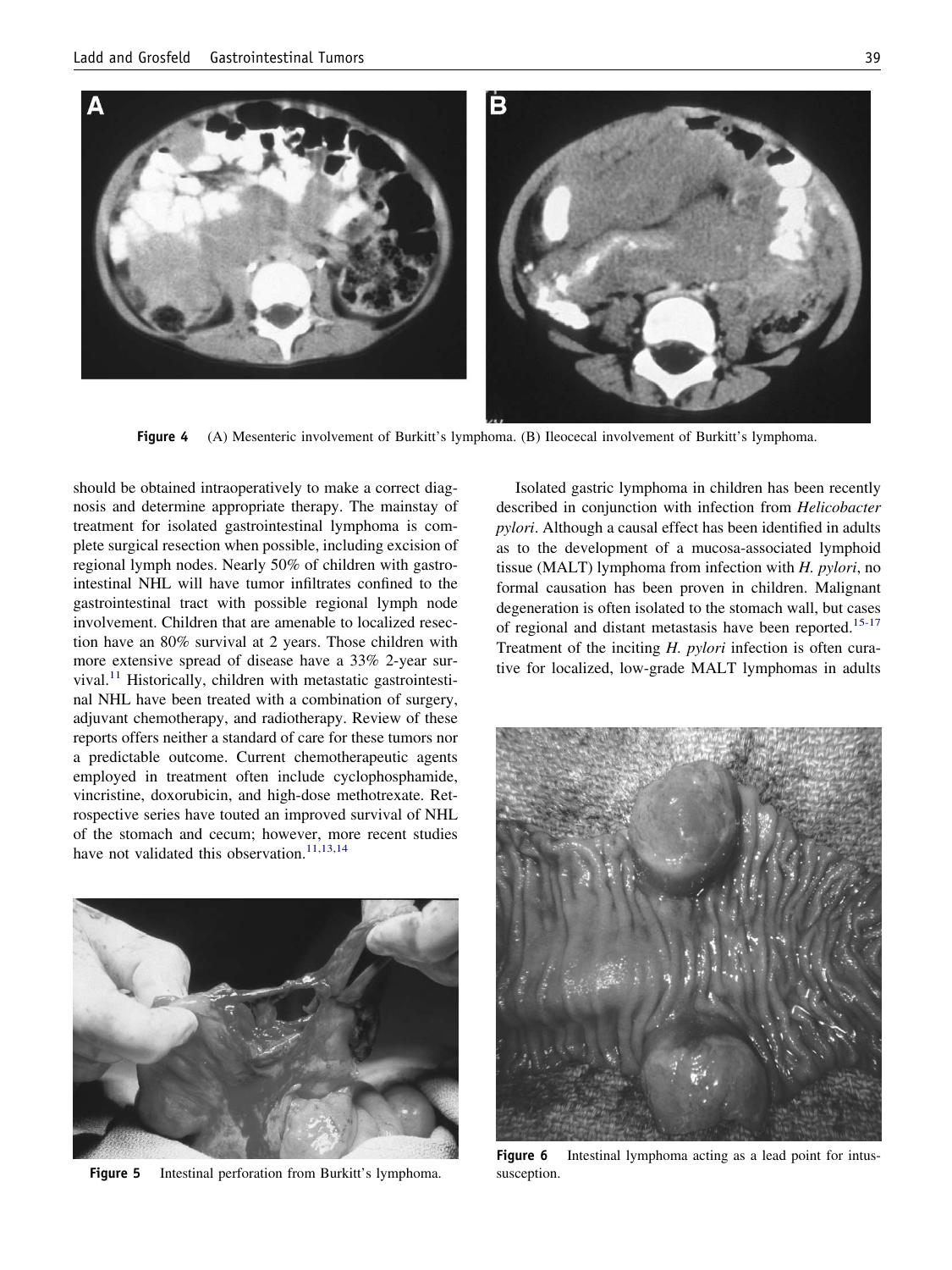and children. However, more systemic treatment is required for recurrent or metastatic disease.<sup>15-17</sup>

## **Colorectal carcinoma**

After primary liver malignancies, colorectal carcinoma is the second-most common solid malignancy of the gastrointestinal tract with an incidence of 1 to 8 cases per million children.<sup>18-20</sup> Though it constitutes the most common gastrointestinal carcinoma among adults, only 1% of colorectal malignancies are noted in patients less than 30 years of age. Even fewer cases have been documented for those less than 10 years of age.<sup>21</sup> The youngest patient diagnosed with colorectal carcinoma was a 9-month-old child, and it also has been described during fetal development.<sup>22,23</sup> A relative ratio for occurrence between boys and girls is approximately 2:1.

Colorectal cancer during childhood is associated with a poor prognosis. Although notable survival rates occur with this malignancy in adults, colorectal carcinoma in children is usually a fatal condition. The 5-year survival rate for

children ranges from 7% to  $12\%$ <sup>24-26</sup> This poor prognosis is related to delay in diagnosis, a greater virulence of these tumors, and the advanced stage of disease at the time of diagnosis.<sup>24,26,27</sup> Up to 50% of carcinomas that present during childhood are mucinous adenocarcinomas. This is in sharp contrast to findings in adults that often are affected with moderately differentiated adenocarcinoma. At the time of diagnosis, greater than 60% of children have evidence of metastasis to local lymph nodes and beyond. $24,27$ 

The principle presenting symptoms for children with colonic malignancy are abdominal pain and vomiting[.18,20,24](#page-9-0) These nondescript complaints are often attributed to more common pediatric illnesses other than colon cancer. The delay in diagnosis of malignancy has been reported from 3 months to 6 years in duration.<sup>26,28</sup> Other symptoms common in adults, including abdominal distension, palpable abdominal masses, or change in bowel habits, are observed less frequently in children<sup>24</sup> (Figure 7A–C). Without a significant index of suspicion for this malignancy in children, delay in diagnosis is inevitable.

from "apple core" lesion of ascending colon. (B) Operative specimen of adenocarcinoma from right hemicolectomy. (C) Near-obstructing adenocarcinoma of the ascending colon.

**Figure 7** (A) Barium enema showing partial colonic obstruction

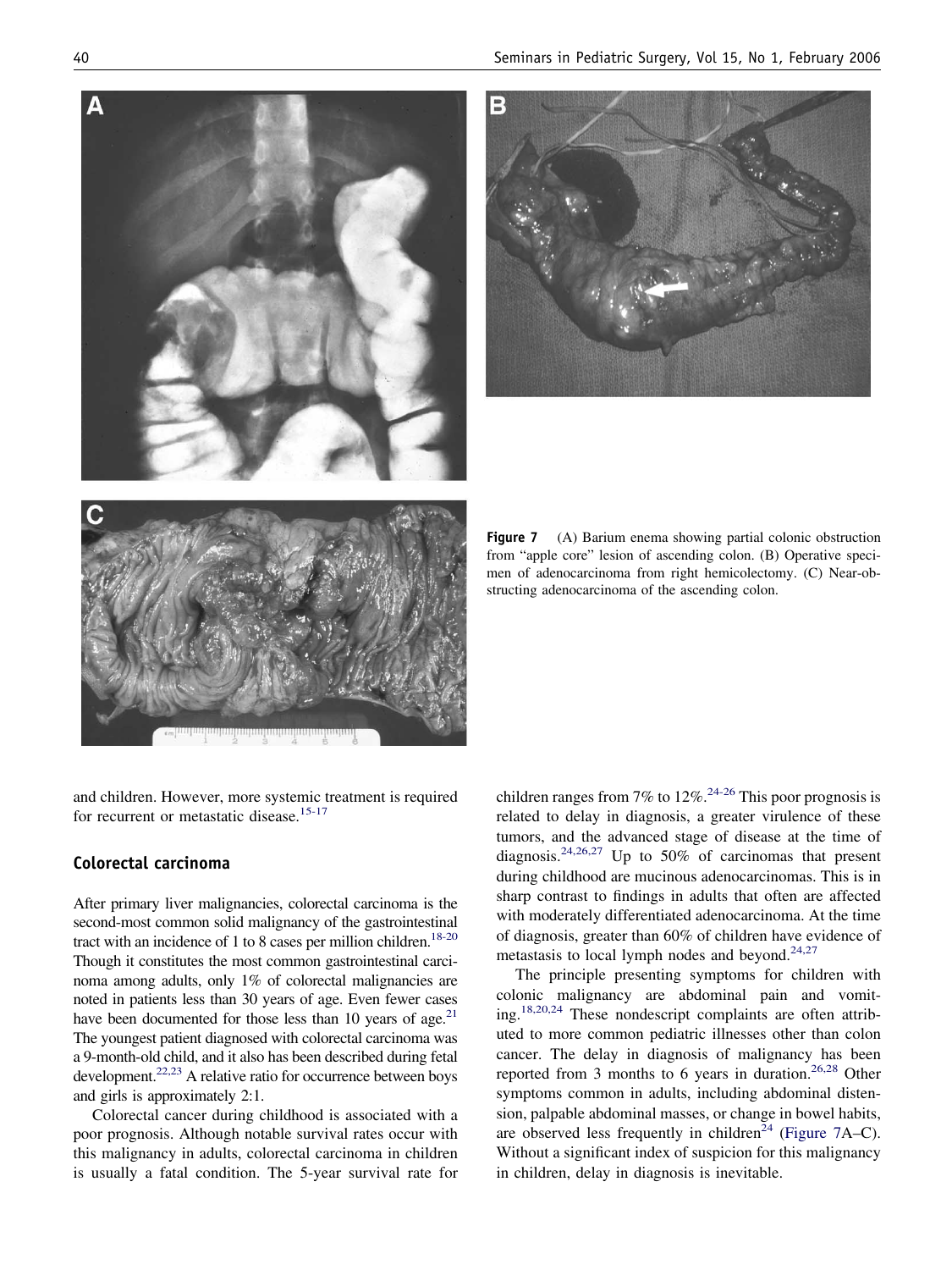Reports vary with regards to the site of greatest involvement for colon carcinoma. A propensity for rectosigmoid disease is present in adult cases. Numerous reports concerning adolescent patients note a high predisposition for tumor occurrence in the sigmoid and transverse colon. This distribution has also been noted internationally in Japanese children with colorectal malignancy.<sup>26</sup>

The majority of cases of colorectal adenocarcinomas in the pediatric age group occur spontaneously.<sup>6</sup> Environmental factors are the most likely cause of this cancer with a Western diet felt to have the greatest influence. $24$  Additional predisposing factors for colorectal malignancy have been noted in up to  $10\%$  of patients in reported series.<sup>29,30</sup> The presence of familial polyposis and other polyposis syndromes, ulcerative colitis, familial cancer syndromes, and familial occurrence of colorectal cancer notably increases the risk of its future development.<sup>24,26,31</sup> More recent reports have not demonstrated these predisposing health conditions within their patient cohorts.<sup>25,32,33</sup>

Surgical resection remains the mainstay of treatment for colorectal carcinoma in adult and adolescent patients. Complete tumor resection that includes the lymphatic basin of the affected colon and/or rectum has the greatest impact on overall survival. Total proctocolectomy is required for those patients with polypoid disease or ulcerative colitis because of a predilection for carcinoma of the colon. Unfortunately, the vast majority of cases of colon cancer in children have metastasized to lymphatic basins at the time of diagnosis. Adjuvant chemotherapy and radiotherapy are of little value in the treatment of colon cancer with distant disease. However, numerous reports describe the utilization of 5-fluorouracil and leucovorin-based chemotherapy for patients with Dukes stage C tumors. The data remain too sparse to allow for conclusions regarding the success of adjuvant therapy in children. Little to no benefit has been described in its utilization.<sup>24,26,32</sup> Although new data suggest a role for antiangiogenic therapy with the use of bevacizumab (Avastin®, Genentech, San Francisco, CA) in combination with chemotherapy for Dukes stage C lesions in adults, there are no data regarding their use in pediatric-aged colon cancer.<sup>35</sup>

## **Juvenile polyps**

Juvenile polyps are hamartomatous lesions that present in both children and adults with a mean age of presentation of 18 years[.34](#page-9-0) These lesions are more frequently found within the colon and rectum, but also may occur in the stomach, duodenum, and distal small intestine. They may present as single polyps in approximately 1% of children or as a rarer, diffuse polyposis of the gastrointestinal tract.<sup>36</sup> Juvenile polyposis has been classified into either juvenile polyposis of infancy, generalized juvenile polyposis, or juvenile polyposis of the colon.<sup>37</sup> Patients with juvenile polyposis of infancy often present with a protein-losing enteropathy, diarrhea, and hemorrhage, with death occurring before the age of 2 years. In the other two varieties, patients often

present with anemia from rectal bleeding and prolapse of either the rectum or polyp.

In an extensive review of juvenile polyposis by Coburn and coworkers, common presenting signs for polyposis are anemia, gastrointestinal hemorrhage, prolapse, and intussusception.<sup>34</sup> The diagnosis is achieved with endoscopy and concurrent biopsy. Patients with polyposis often have diffuse gastrointestinal involvement with 50 to greater than 200 polyps identified. $36$  A family history of polyposis or polypoid disease is present in 50% of these individuals.

Despite the wide-spread belief that solitary juvenile polyps do not have an increased risk of malignancy, case reports in adolescents have noted the presence of cancer[.36,38,39](#page-9-0) This risk is amplified in patients with juvenile polyposis syndromes with an 18% to 35% risk of malignancy by an average age of 35 years.  $40-42$  It is hypothesized that the degenerative process from polyp to adenoma, adenoma to adenoma with dysplasia, and progression to carcinoma may occur in 1 in 1000 polyps.<sup>43</sup>

The treatment of patients presenting with either a single or few polyps is endoscopic polypectomy or local intestinal resection. Those with diffuse juvenile polyposis require both upper and lower endoscopic surveillance and polyp excision. With the theoretic risk of malignancy in each polyp, treatment of significant polyposis will mirror that of familial adenomatous polyposis syndrome with prophylactic proctocolectomy and ileoanal reconstruction by the second or third decade of life. Surveillance must be continued for evaluation of potential involvement of the foregut and small intestine in these individuals.

## **Carcinoid tumors**

Carcinoid tumors in children are quite rare, and the true incidence is unknown. In a recent review of alimentary tract malignancies from pediatric oncology centers, the proportion of occurrence of carcinoid tumors in children was 16%, representing approximately 0.1% of all pediatric cancers[.3,44](#page-9-0) Carcinoid tumors have been reported in children as young as 3 years of age, but are more prevalent in older children. An overall female-to-male ratio of 3:1 has been noted[.44](#page-9-0)

Carcinoid tumors have been described in all portions of the gastrointestinal tract from the stomach to the rectum. Reports have also documented the presence of carcinoid tumors in gastrointestinal duplication cysts and Meckel's diverticulum[.6,45,46](#page-9-0) These tumors are most prevalent in the appendix, followed by involvement of the small intestine. Fewer cases have been reported in the colon and rectum.<sup>47</sup> The diagnosis is often made through the incidental pathologic findings within an appendectomy specimen. However, these tumors may present with clinical signs of hematochezia or anemia from chronic gastrointestinal blood loss, localizing right-lower quadrant abdominal pain, and vomiting associated with small bowel obstruction.  $6,44,48$  The vast majority of carcinoid tumors are benign. Occasional tumors may be locally invasive, especially if originating from the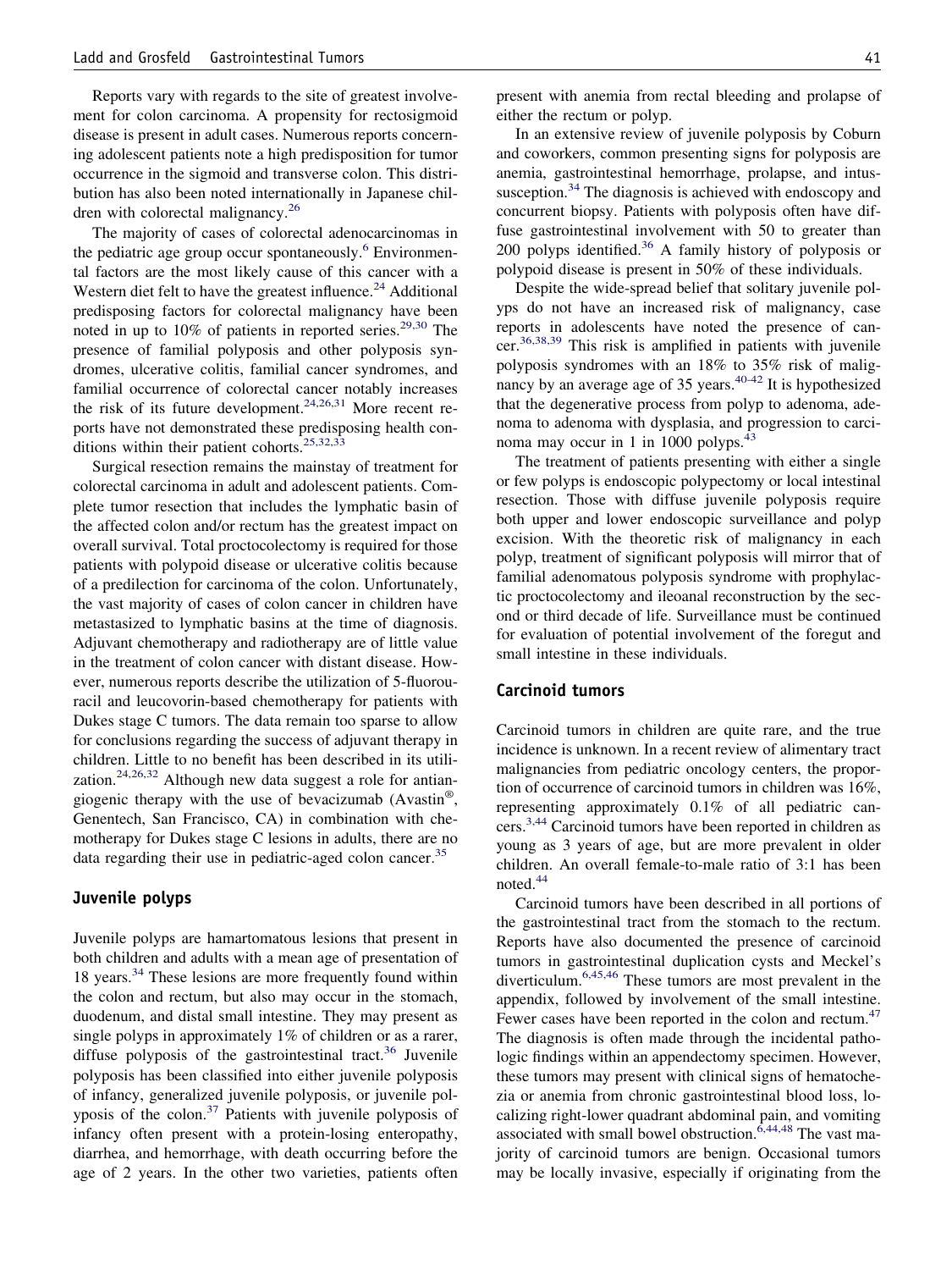colon or small intestine. Few reports have noted their malignant potential in children, with metastasis to the liver, lung, and bone.<sup>48</sup> Additionally, the presence of symptoms of carcinoid syndrome, with cutaneous flushing, explosive diarrhea, asthma-like respiratory distress, and right-sided cardiac failure from serotonin hypersecretion is quite rare and anecdotal.<sup>6,48,49</sup>

No additional treatment is needed for incidental gastrointestinal carcinoid tumors without evidence of metastasis that are completely resected. These tumors are often less than 2.0 cm in diameter and have a low propensity for metastasis. Verification of adequate margins should be performed. For those tumors with evidence of serosal penetration or extension into the local mesentery, a bowel resection with associated mesenteric resection is required, along with abdominal surveillance for metastatic disease. Patients with tumors exceeding 2.0 cm in size should undergo thorough evaluation for possible metastases to the liver, lung, and bone[.44](#page-9-0) Serum 5-hydroxyindolacetic acid (5-HIAA) levels may act as a serologic marker of disease, but are not present in all metastatic cases. Abdominal and thoracic computed tomography (CT) or magnetic resonance imaging (MRI) and <sup>99m</sup>-Technesium bone scan should be considered in patients with metastatic disease and/or bone pain. Children with metastatic disease often respond poorly to cytotoxic chemotherapy, similar to metastatic disease in adults. Symptomatic relief may be achieved through the administration of octreotide.<sup>44</sup>

#### **Leiomyoma/leiomyosarcomas**

Soft tissue sarcomas account for 7% of all childhood malignancies. Sarcomas with intestinal involvement comprise only  $2\%$  of this latter group.<sup>50,51</sup> These tumors of smoothmuscle derivation occur anywhere along the gastrointestinal tract. Whereas leiomyomas often involve the stomach and small intestine, leiomyosarcomas are more commonly found in the jejunum in children.<sup>52-55</sup> The age at presentation has varied from the newborn period to adolescence, with over half of the leiomyosarcomas occurring in the newborn period.

Histologic distinction between these benign and malignant entities may be quite difficult. The number of mitoses per high-powered field is considered the most useful criteria for the determination of malignancy. Following parameters established for adult-type tumors, tumors with 10 or more mitoses per 10 high-power fields often prove to be malignant with metastasis. However, nearly 40% of leiomyosarcomas present with less than 5 mitoses per high-powered field. Thus, determination of malignancy must also include pathologic features of tumor size, cellular atypia, tumor necrosis, and myxoid change.<sup>56</sup>

Smooth muscle tumors present with a variety of clinical signs and symptoms. These tumors may present as simple incidental abdominal masses in children. Other findings at presentation include occult or active gastrointestinal hemorrhage with anemia, intestinal obstruction, intestinal per-



**Figure 8** Leiomyosarcoma of the stomach with ulceration causing occult blood loss.

foration, and the tumor as a lead-point for intussusception<sup>57-60</sup> (Figure 8). Symptomatic lesions may also present concurrently in patients with neurofibromatosis and in children with human immunodeficiency virus (HIV-AIDS).<sup>61-63</sup>

Surgical resection is the treatment of choice. Tumors that have elements of spindle-shaped cells and are of indeterminate malignant potential on intraoperative frozen section should undergo wide local excision with lymph node basin resection. Different from their adult counterparts, children with leiomyosarcomas are less likely to be found with metastases. En bloc resections may achieve complete tumor excision and offer the best outcomes.<sup>53</sup>

The use of adjuvant chemotherapy and radiotherapy has been only anecdotal in children. No standardized treatment with the use of these modalities has been offered to children. Few reports note a survival advantage using adjuvant therapy and thus this remains experimental.

The overall survival for benign tumors such as leiomyomas should be excellent provided that complete surgical excision is possible. The long-term outcomes for leiomyosarcomas correlate highly with the histologic virulence of the tumor. However, little long-term follow-up is available to generalize outcomes for this patient population. $52$ 

#### **Gastrointestinal stromal tumors**

Gastrointestinal stromal tumors (GISTs) are a unique variety of mesenchymal tumors that have only recently been described and eventually accepted by the World Health Organization as a distinct neoplasm in 1990.<sup>64</sup> These tumors lack evidence for differentiation from a smooth muscle or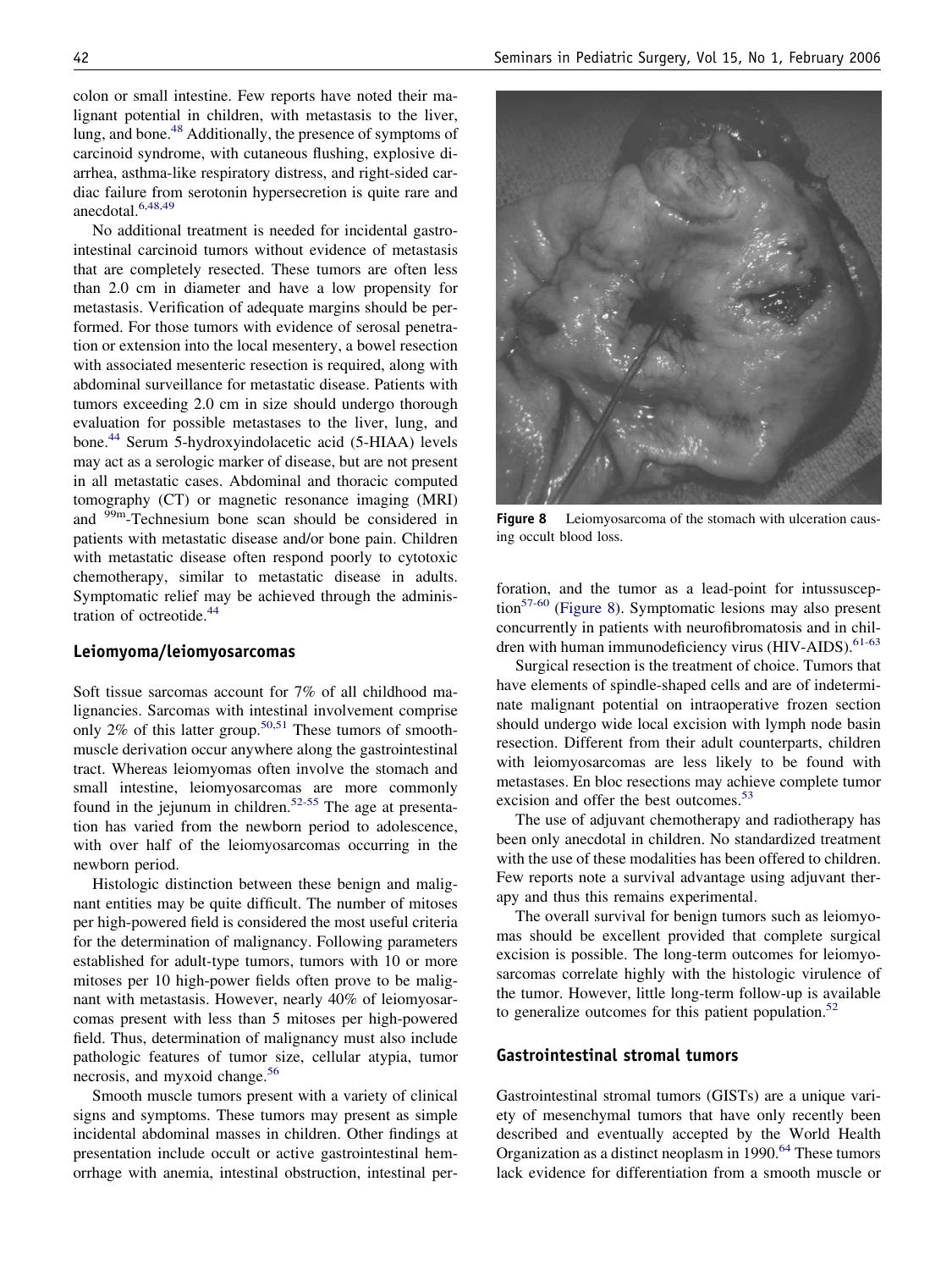| Series                            | Case | Age (yrs) | Sex | Location          | <b>Outcome</b>     |
|-----------------------------------|------|-----------|-----|-------------------|--------------------|
| Prakash et al. <sup>66</sup>      |      | 10        |     | Stomach           | AWD 24 mos         |
|                                   |      | 10        |     | Stomach           | AWD 148 mos        |
|                                   |      | 12        |     | Stomach           | AWD 80 mos         |
|                                   |      | 12        |     | Stomach           | AWD 36 mos         |
|                                   |      | 15        |     | Stomach           | DOD 138 mos        |
| Kodet et al. <sup>66</sup>        |      | 15        |     | Stomach           | AWD 10 mos         |
| Perez-Atayde et al. <sup>66</sup> |      | 16        |     | Stomach, Duodenum | NED 30 mos         |
| Oguzkurt <sup>66</sup>            |      | 13        |     | Stomach           | NED 12 mos         |
| Kerr et al. <sup>68</sup>         |      | 16        |     | Stomach           | NED 9 yrs          |
|                                   | 10   | 13        |     | Stomach           | NED 8 mos          |
|                                   | 11   | 11        |     | Stomach           | AWD 23 mos         |
|                                   | 12   | 10        |     | Stomach           | <b>NED 105 mos</b> |
| Budzynski et al. <sup>66</sup>    | 13   | 14        |     | Stomach           | NED unknown        |
| Haider et al. <sup>66</sup>       | 14   | 10        | M   | Stomach           | NED 5 yrs          |
|                                   | 15   | 11        |     | Stomach           | NED 20 mos         |
| Karnak et al. <sup>67</sup>       | 16   | 0.8       |     | Colon             | NED unknown        |

\*This list does not include pediatric GISTs occurring within Carney's triad. AWD, alive with disease; NED, no evidence of disease; DOD, dead of disease. (Reprinted with permission.<sup>66</sup>)

neuron cell origin, but have characteristics of interstitial cells of Cajal.<sup>65</sup> Immunohistochemical and histologic analysis allows for their identification, but historically, these tumors may have been confused with tumors of either smooth muscle or neural origin.

In adults, GISTs are the most common nonlymphoid, mesenchymal tumors of the gastrointestinal tract. They are often benign neoplasms that occur after the third decade of life.<sup>64</sup> The occurrence of this tumor in children is rare with relatively few clinical reports documenting the tumor in the pediatric age group. In a recent study by Prakash and coworkers, approximately 1.4% of all GISTs are encountered in children.<sup>66</sup>

To date, only 16 childhood cases have been reported in the English literature<sup>66,67</sup> (Table 1). These tumors may involve any portion of the gastrointestinal tract. In children, the major site of occurrence is the stomach (88%). Tumors often occur in a multifocal distribution within the pediatric age group. GISTs have predominantly occurred in girls (94%). The presence of metastases at diagnosis has been reported in over 50% of patients less than 18 years of age, although this finding is less common in adults.

GISTs probably arise from interstitial cells of Cajal or their precursor cells. This hypothesis of origin comes from the similarity of ultrastructural features and their shared expression of the KIT receptor tyrosine kinase.<sup>66</sup> In adult cases, GISTs often have mutations in the KIT oncogene that encode for class III receptor tyrosine kinases, although this mutational description has not been proven in pediatric cases. Histologically, GISTs are composed either of spindle-shaped cells, epithelioid cells, or a combination of spindle and epithelioid cells. The majority of pediatric cases have either an epithelioid predominance or a mixed-cellular make-up. Mitotic activity rates are variable within the tumors, and cellular necrosis and hemorrhage are often observed.<sup>64</sup> Immunohistochemistry studies indicate that these tumors stain strongly positive for vimentin—CD-117, a *c-kit* proto-oncogene protein, and CD-34—and stain negatively for smooth muscle actin.<sup>64</sup>

Clinical presentation of GIST includes incidental abdominal mass, occult gastrointestinal bleeding, or signs of intestinal obstruction. Although most are commonly encountered within the wall of the gastrointestinal tract, they may also present within the mesentery of the intestine and the omentum. En bloc resection is the treatment of choice. At operation, assessment of regional lymph node involvement and metastasis to the liver should be accomplished. Postoperative surveillance is important. Tumor recurrence has been noted within the first 24 months, necessitating occasional abdominal re-exploration and resection.<sup>68</sup> Surveillance programs use both follow-up CT and PET scans to evaluate for intraabdominal recurrence. Due to the rarity of this tumor, a standard treatment for pediatric patients has not been devised. Adjuvant therapy often employs adult protocols with the use of imatinib mesylate (Glevac®, Novartis Pharmaceuticals, Basel, Switzerland) as a tyrosine kinase inhibitor.<sup>66</sup> Patients with persistent disease (incomplete resection) or metastases at diagnosis receive treatment. This experimental adjuvant treatment for GISTs remains under clinical trial.

#### **Gastric tumors**

A variety of tumors of the stomach in children have been described. The volume of published anecdotal and case reports of teratomas, carcinomas, and extra-pancreatic gastrinomas of the stomach implies an increased predisposition of these tumors for the stomach. Herein we summarize the reported literature for these rare tumors.

Teratomas are germ cell tumors that often arise in the ovary, testis, sacrococcygeal region, and mediastinum. The involvement of the stomach is quite rare and accounts for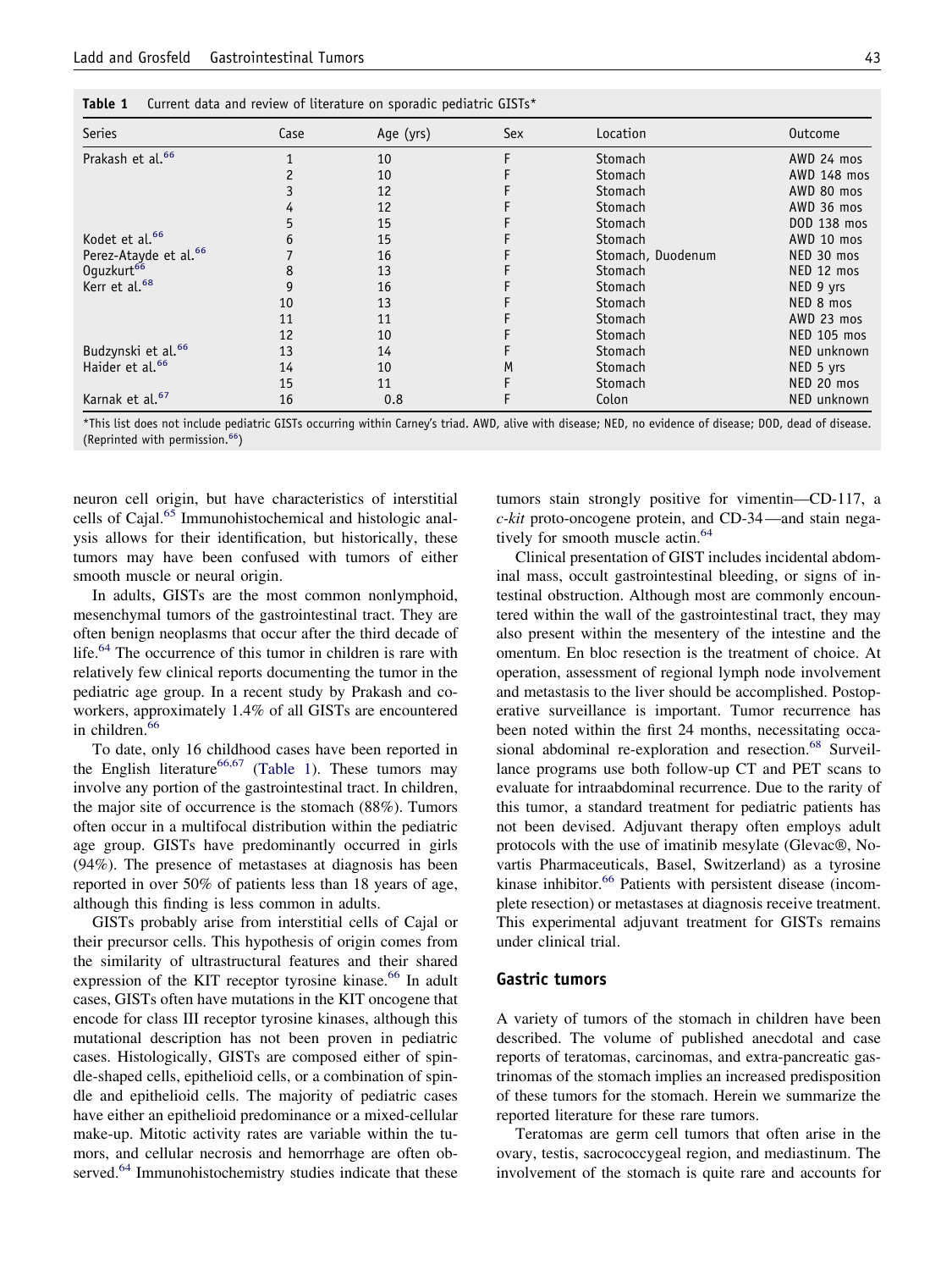

**Figure 9** Gastric teratoma of the greater curve.

less than 1% of all teratomas<sup>69,70</sup> (Figure 9). These tumors are often composed of mature tissue elements; immature teratomas are a rare finding. Malignant degeneration has only been described in a few reports.<sup>71</sup> With the latest review, only 102 cases have been identified. The vast majority of cases occur in boys with only 5 reported cases noted in girls.<sup>72</sup> These tumors often present with an abdominal mass, but occasionally as a source of abdominal pain or extrinsic compression leading to outlet obstruction. Hematemesis has also rarely been observed. The treatment of gastric teratoma is complete resection, including a margin of stomach wall and any contiguous structures. To date, there have been no reported cases of recurrence following resec- $\mu$ <sub>13</sub> Adjuvant therapy with cisplatin-based chemotherapy is not recommended for mature or immature tumors, but may be advisable in cases of documented or presumed malignant degeneration. Case reports on the postresection treatment of these tumors as presumed malignancies based on elevation of serum alpha-fetoprotein levels remain anecdotal and nonstandardized. A good prognosis is noted for essentially all nonmalignant cases.<sup>70</sup>

Fewer than 25 cases of gastric adenocarcinoma in children have been documented.<sup>74,75</sup> The youngest presentation was in a child of 2.5 years old, but the median age of presentation among children is approximately 15 years.<sup>76,77</sup> Tumors occur within any portion of the stomach. Based on location, these malignancies may present with symptoms of dysphagia, abdominal pain, distension, anorexia, hematemesis, melena, hematochezia, and/or an abdominal mass.<sup>75,77</sup> Although carcinoma of the stomach may present from de novo degeneration, cases have been reported in association with polyposis syndromes and from the chemotherapy and radiotherapy treatment of lymphoma. $6,75,78$  Additional cases of adenocarcinoma have been associated with vitamin B12 deficiency in children and gastritis associated with *H. pylori* infection.<sup>79-81</sup> With the rarity of these cases in children, the surgery and adjuvant treatment for these tumors is taken from adult patient series. Recent reports now support neoadjuvant treatment of gastric adenocarcinomas, despite their determined resectability[.75,82](#page-10-0) Postoperative radiation therapy to the postresection field also improves overall survival[.83](#page-10-0) Despite such aggressive intervention, the prognosis of children with gastric adenocarcinoma remains poor with median survival after resection of 5 months and only one child surviving more than 30 months after surgery.<sup>77</sup>

Even more rare tumors of the stomach have also been described in children. Tumors with gastroenteropancreatic hormone production, including amine precursor uptake and decarboxylation tumors (APUDomas), extrapancreatic gastrinomas, and vasoactive intestinal polypeptide tumors, have been documented in children.<sup>32,49,84</sup> Malignant mesenchymal tumors of the stomach, including malignant schwannoma, rhabdomyosarcoma, and leiomyosarcomas, have been reported as anecdotal reports of rare tumors. As experience with these tumors is rare, the principles of patient management and treatment parallel adult treatment protocols. The scarcity of these cases does not allow for conclusions as to their relative prognosis and survivability as compared with similar tumors in adults.<sup>85-87</sup>

## **Inflammatory pseudotumors**

Plasma cell granulomas and inflammatory myofibroblastic tumors are synonyms for this solid tumor that is composed of spindle cells, myofibroblasts, plasma cells, and histiocytes.<sup>5,88</sup> Inflammatory pseudotumors most commonly present in the lung but have been reported in nearly every organ system. Its occurrence in the gastrointestinal tract is rare, with the majority involving the stomach<sup>89</sup> (Figure 10). The majority of children afflicted with this tumor are girls, as seen in our own series where all four patients were female.<sup>5</sup>

Abdominal pain is the most common presenting symptom for these patients. They may also present with dysphagia, intestinal obstruction, and iron-deficient anemia. Complete surgical resection is the treatment of choice. Anecdotal



**Figure 10** Inflammatory pseudotumor of the gastrointestinal tract.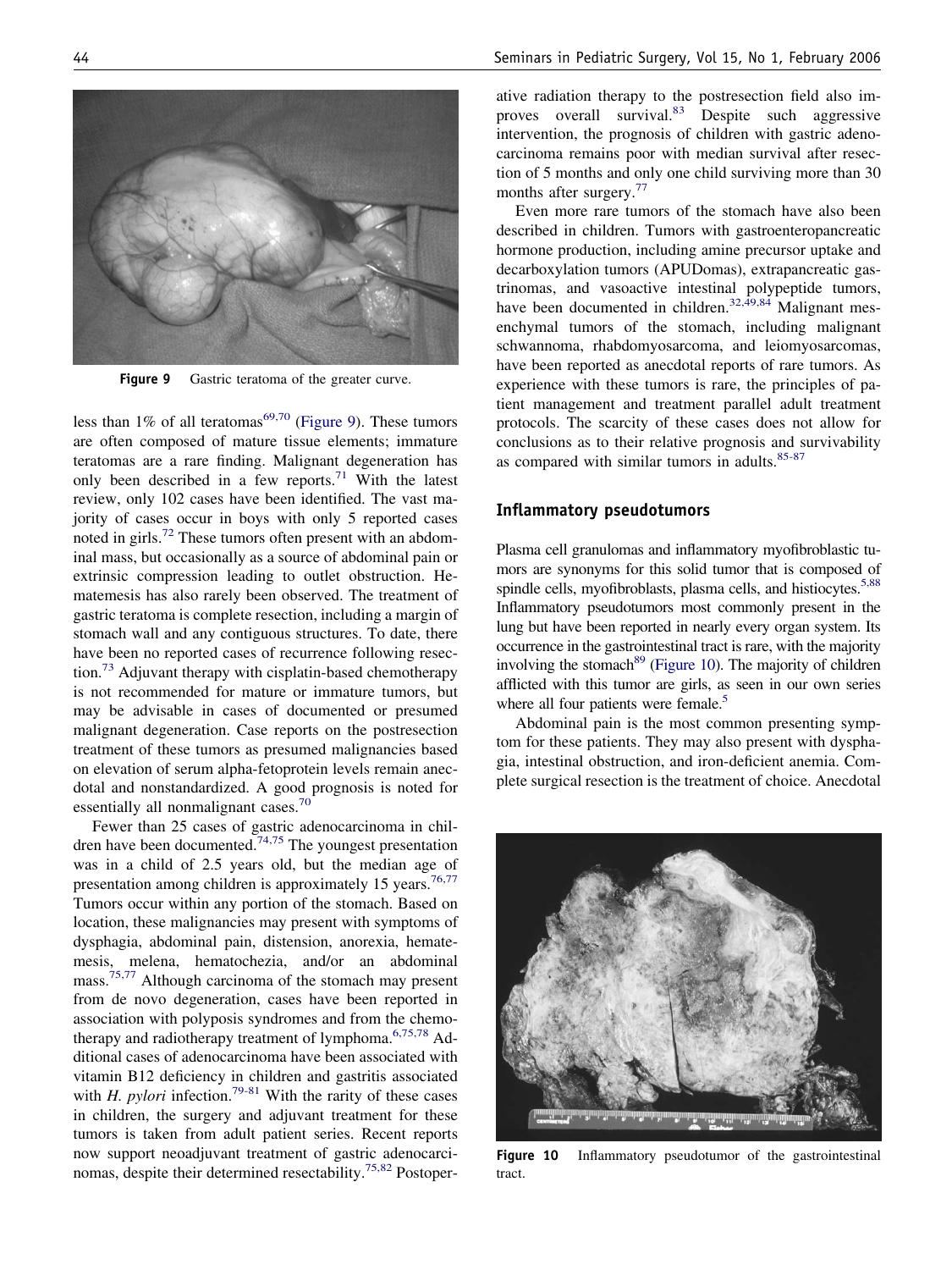



**Figure 11** (A) Peutz–Jegher polyp lead point for intussusception. (B) Upper gastrointestinal radiographic series demonstrating Peutz– Jegher polyp within duodenum. (C) Peutz–Jegher polyp of the duodenum.

reports have also trialed the use of nonsteroidal and steroidal antiinflammatory medications for the treatment of large and unresectable masses with variable success.<sup>90</sup> Recurrence rates are reported between 18% and 40%, and are more common in extrapulmonary lesions. A higher rate of malignant transformation with multiple recurrences is also reported, with an overall mortality of 5% to  $7\%$ .<sup>91,92</sup>

## **Peutz–Jeghers syndrome**

Peutz–Jeghers syndrome is an autosomal dominant disease characterized by mucocutaneous pigmentation and hamartomatous polyps of the gastrointestinal tract. The most common location of these polyps is in the small intestine, colon, and stomach, respectively. Fifty to sixty percent of patients will develop symptoms of polyposis by 20 years of age that include abdominal pain, recurrent intussusception, and gastrointestinal bleeding. $93$  Consensus suggests that Peutz– Jeghers syndrome is a cancer predisposing syndrome that is

now identified as a specific genetic mutation of the LKB1 gene encoding a serine/threonine kinase.<sup>94</sup> Although it is still debated whether there is an increased risk of malignancy within the gastrointestinal hamartomas from possible malignant degeneration, there is an increase in the risk of carcinoma of the small intestine and colon, along with the stomach, gonads (particularly the ovary), breast, pancreas, thyroid, and skin.<sup>95,96</sup> Screening protocols are recommended in the surveillance of these organ systems, including upper and lower endoscopy on a biannual basis.<sup>94</sup> Recommendations for the surgical resection of hamartomatous polyps without the presence of malignancy are that of polypectomy or very localized, conservative resection. With the presence of intussusception, as present in our series, the localized resection of the lead-point polyp along with any other synchronous lesions is warranted in this disease process (Figure 11A–C). Intussusception may be the sentinel event leading to the diagnosis of Peutz–Jeghers syndrome in children, as seen in two of our patients. Since the tumors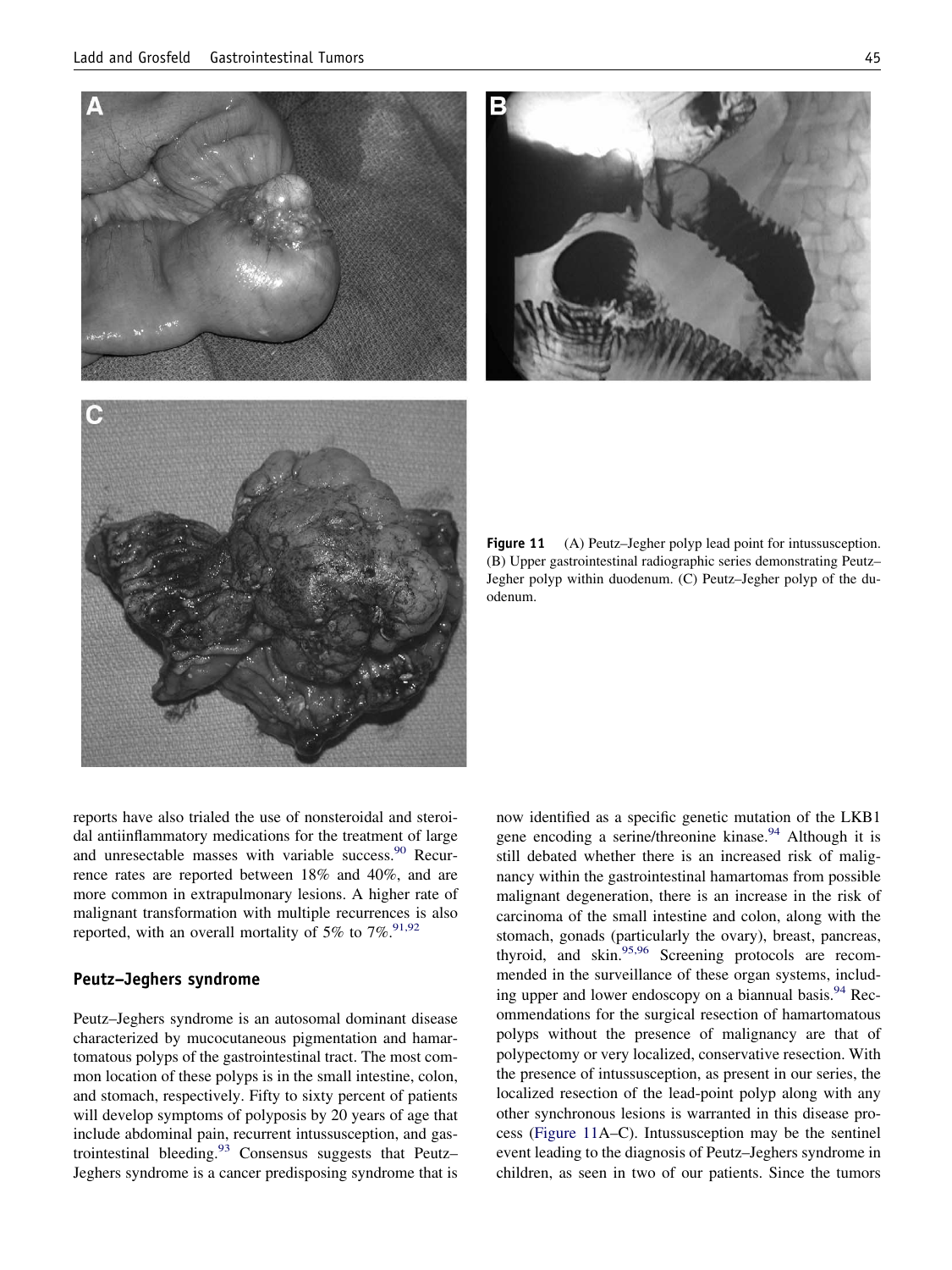<span id="page-9-0"></span>may recur, extensive bowel resection should be avoided to reduce the risk of subsequent short bowel syndrome.

## **References**

- 1. Pickett LK, Briggs HC. Cancer of the gastrointestinal tract in childhood. Pediatr Clin North Am 1967;14:223-34.
- 2. Mahour GH, Isaacs H Jr, Chang L. Primary malignant tumors of the stomach in children. J Pediatr Surg 1980;15:603-8.
- 3. Bethel CAI, Bhattacharyya N, Hutchinson, et al. Alimentary tract malignancies in children. J Pediatr Surg 1997;32:1004-9.
- 4. Skinner MA, Plumley DA, Grosfeld JL, et al. Gastrointestinal tumors in children: an analysis of 39 cases. Ann Surg Oncol 1994;1:283-9.
- 5. Sanders BM, West KW, Gingalewski C, et al. Inflammatory pseudotumor of the alimentary tract: clinical and surgical experience. J Pediatr Surg 2001;36:169-73.
- 6. Goldthorn JF, Canizaro PC. Gastrointestinal malignancies in infancy, childhood, and adolescence. Surg Clin North Am 1986;66:845-61.
- 7. SenGupta SK, Sinha SN. Clinicopathological features of primary gastrointestinal lymphomas: a study of 42 cases. Aust N Z J Surg 1991; 61:133-6.
- 8. Berry CL, Keeling JW. Gastrointestinal lymphoma in childhood. J Clin Pathol 1970;3:459-63.
- 9. Hirakata K, Nakata H, Nakayama T, et al. Primary malignant lymphoma of the rectum. Pediatr Radiol 1989;19:474-6.
- 10. Baliga M, Shenoy MG, Warrier PK, et al. Primary lymphoma of rectum. Indian Pediatr 1981;18:835-7.
- 11. Takahashi H, Hansmann ML. Primary gastrointestinal lymphoma in childhood (up to 18 years of age). J Cancer Res Clin Oncol 1990;116: 190-6.
- 12. Merino MJ, Livolsi VA. Small cell malignant tumors of childhood: clinically presenting as inflammatory bowel disease. Connecticut Med 1979;43:621-4.
- 13. Lewin K, Ranchod M, Dorfman RF. Lymphomas of the gastrointestinal tract: a study of 117 cases presenting with gastrointestinal disease. Cancer 1978;42:693-707.
- 14. Mestel AL. Lymphosarcoma of the small intestine in infancy and childhood. Ann Surg 1959;149:87-94.
- 15. Wu TC, Chen LK, Lai CR. Primary gastric lymphoma associated with Helicobacter pylori in a child. J Pediatr Gastroent Nutr 2001;32:608- 10.
- 16. Horstmann M, Ertmann R, Winkler K. Relapse of MALT lymphoma associated with Helicobacter pylori after antibiotic treatment. Lancet 1994;343:1098-9.
- 17. Blecker U, McKeithan TW, Hart J, et al. Resolution of Helicobacter pylori-associated with gastric lymphoproliferative disease in a child. Gastroenterol 1995;109:973-7.
- 18. Rao BN, Pratt CB, Fleming ID, et al. Colon carcinoma in children and adolescents. A review of 30 cases. Cancer 1985;55:1322-6.
- 19. Pratt CB, Douglass EC. Management of the less common cancers of childhood. In: Pizzo PA, Poplack DG, eds. Principles and Practice of Pediatric Oncology. Philadelphia, PA: Lippincott, 1989:771-82.
- 20. Pratt CB, Rivera G, Shanks E, et al. Colorectal carcinoma in adolescents: implications regarding etiology. Cancer 1977;40:2464-72.
- 21. Hardin WJ. Unusual manifestations of malignant disease of the large intestine. Surg Clin North Am 1972;52:287-97.
- 22. Kern WH, White WC. Adenocarcinoma of the colon in a nine-monthold infant. Cancer 1958;11:855-7.
- 23. Anfeld F. Zur casuistic der congenitalen neoplasm. Arch Gynaedol 1980;16:135-7.
- 24. Karnak I, Ciftci AO, Senocak ME, et al. Colorectal carcinoma in children. J Pediatr Surg 1999;34:1499-504.
- 25. Andersson A, Bergdahl L. Carcinoma of the colon in children: a report of six new cases and a review of the literature. J Pediatr Surg 1976; 11:967-71.
- 26. Taguchi T, Suita S, Hirata Y, et al. Carcinoma of the colon in children: a case report and review of 41 Japanese cases. J Pediatr Gastro Nutr 1991;12:394-9.
- 27. Shahrudin MD, Noori SM. Cancer of the colon and rectum in the first three decades of life. Hepato-Gastroent 1997;44:441-4.
- 28. Chantada GL, Perelli VB, Garcia Lombardi M, et al. Colorectal carcinoma in children, adolescents and young adults. J Pediatr Hematol Oncol 2005;27:39-41.
- 29. O'Neill JA. Colorectal tumors. In: Welch KJ, Randolph JG, Ravitch MM, et al, eds: Pediatric Surgery. Chicago, IL: Year Book Medical Publishers, 1986:1020-2.
- 30. Johnson JW, Judd ES, Dahlin DC. Malignant neoplasms of the colon and rectum in young persons. Arch Surg 1959;79:365-72.
- 31. Goldthorn JF, Powars D, Hays DM. Adenocarcinoma of the colon and rectum in the adolescent. Surgery 1983;93:409-14.
- 32. Buyukpamukcu M, Berberoglu S, Buyukpanukcu N, et al. Nonlymphoid gastrointestinal malignancies in Turkish children. Medic Pediatr Oncol 1996;26:28-35.
- 33. Mills SE, Allen MS Jr. Colorectal carcinoma in the first three decades of life. Am J Surg Path 1979;3:443-8.
- 34. Cobern MC, Pricolo VE, Deluca FG, et al. Malignant potential in intestinal juvenile polyposis syndromes. Ann Surg Oncol 1995;2:386- 91.
- 35. McWilliams RR, Erlichman C. Novel therapeutics in colorectal cancer. Dis Colon Rectum 2005;48:1632-50.
- 36. Desai DC, Neale KF, Talbot IC, et al. Juvenile polyposis. Br J Surg 1995;82:14-7.
- 37. Sachatello CR, Hahn IS, Carrington CB. Juvenile gastrointestinal polyposis in a female infant: report of a case and review of the literature of a recently recognized syndrome. Surgery 1974;75:107-14.
- 38. Williams AO, Prince DL. Intestinal polyps in the Nigerian African. J Clin Pathol 1975;28:367-71.
- 39. Liu TH, Chen MC, Tseng HC. Malignant change of juvenile polyp of colon. A case report. Chin Med J 1978;4:434-9.
- 40. Howe JR, Mitros FA, Summers RW. The risk of gastrointestinal carcinoma in familial juvenile polyposis. Ann Surg Oncol 1998;5: 751-6.
- 41. Hofting I, Pott G, Stolte M. Das syndrome der juvenillen polyposis. Leber Magen Darm 1993;23:107-12.
- 42. Jass JR, Williams CB, Bussey HJR, et al. Juvenile polyposis: a precancerous condition. Histopathology 1998;13:619-30.
- 43. Goldberg SM, Nivatrongs S, Rothenberger DA. Colon, rectum and anus. In: Schwartz S, ed. Principles of Surgery. New York, NY: McGraw-Hill, 1989:1264.
- 44. Spunt SL, Pratt CB, Rao BN, et al. Childhood carcinoid tumors: the St. Jude children's research hospital experience. J Pediatr Surg 2000;35: 1282-6.
- 45. Horie H, Iwasaki I, Takahashi H. Carcinoid in a gastrointestinal duplication. J Pediatr Surg 1986;21:902-4.
- 46. Gold MS, Winslow PR, Litt IF. Carcinoid tumors of the rectum in children: a review of the literature and report of a case. Surgery 1971;69:394-6.
- 47. Suster G, Weinberg AF, Graivier L. Carcinoid tumor of the colon in a child. J Pediatr Surg 1977;12:739-42.
- 48. Chow CW, Sane S, Campbell PE, et al. Malignant carcinoid tumors in children. Cancer 1982;49:802-11.
- 49. Schwartz MZ. Unusual peptide-secreting tumors in adolescents and children. Semin Pediatr Surg 1997;6:141-6.
- 50. Young J, Miller RW. Incidence of malignant tumors in US children. J Pediatr 1975;86:254-85.
- 51. Yannopoulos K, Stout AP. Smooth muscle tumors in children. Cancer 1962;15:958-71.
- 52. Kennedy AP Jr, Cameron B, Dorion RP, et al. Pediatric intestinal leiomyosarcomas: case report and review of the literature. J Pediatr Surg 1997;32:1234-6.
- 53. McGrath PC, Neifeld JP, Kay S, et al. Principles in the management of pediatric intestinal leiomyosarcomas. J Pediatr Surg 1988;23:939-41.